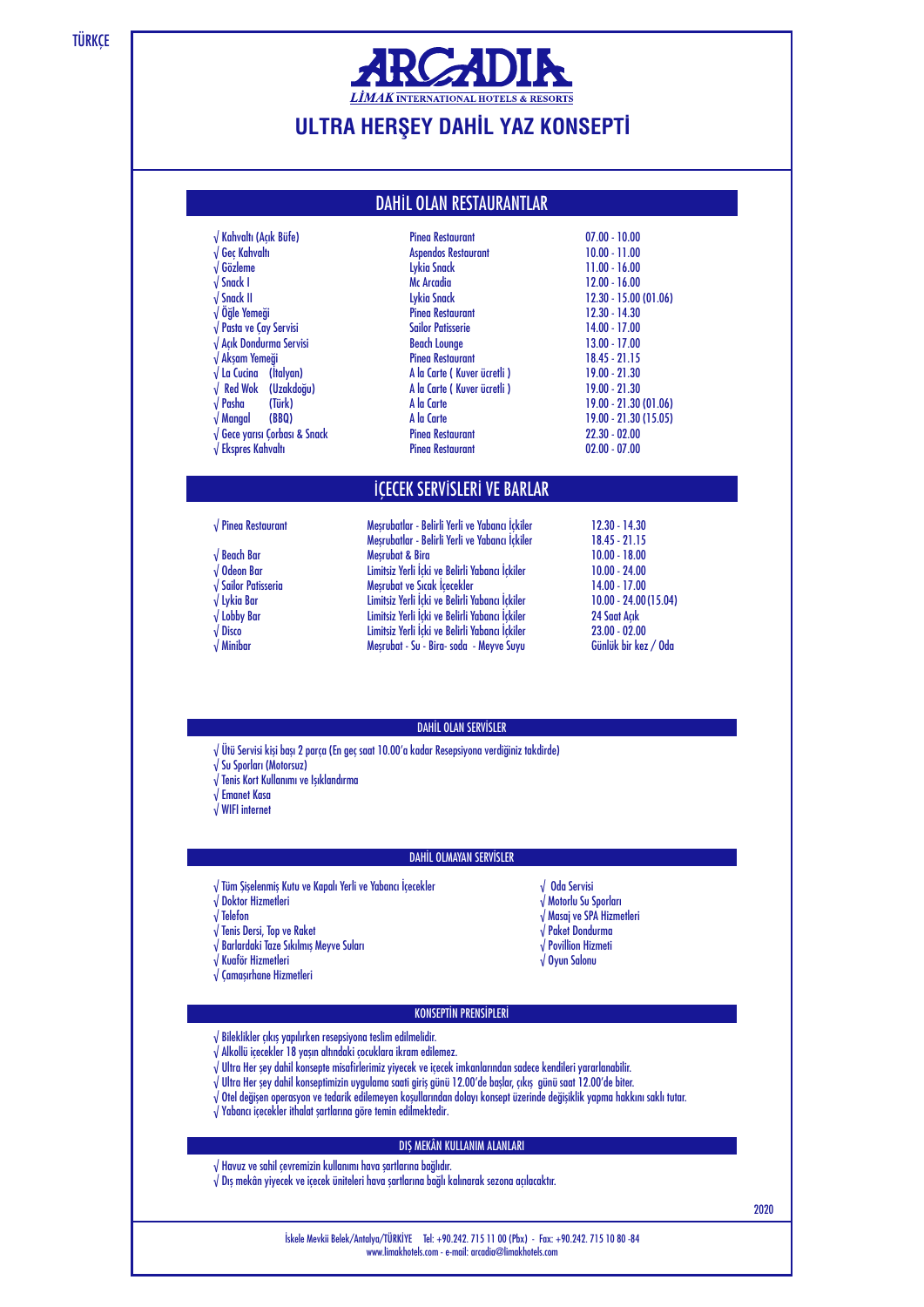ENGLISH



# **ULTRA ALL INCLUSIVE SUMMER CONCEPT**

# INCLUDED RESTAURANTS

| $\sqrt{B}$ reakfast                       | <b>Pinea Restaurant</b>    | $07.00 - 10.00$        |
|-------------------------------------------|----------------------------|------------------------|
| $\sqrt{\frac{1}{1}}$ Late Breakfast       | Aspendos Restaurant        | $10.00 - 11.00$        |
| $\sqrt{6}$ özleme                         | Lykia Snack                | $11.00 - 16.00$        |
| $\sqrt{\frac{1}{1}}$ Snack 1              | Mc Arcadia                 | $12.00 - 16.00$        |
| $\sqrt{\frac{1}{1}}$ Snack II             | Lykia Snack                | $12.30 - 15.00(01.06)$ |
| $\sqrt{\mathsf{Lunch}}$                   | <b>Pinea Restaurant</b>    | 12.30 - 14.30          |
| $\sqrt{\phantom{a}}$ Cake, Tea & Coffee   | <b>Sailor Patisserie</b>   | $14.00 - 17.00$        |
| $\sqrt{ }$ Ice Cream                      | <b>Beach Lounge</b>        | $13.00 - 17.00$        |
| $\sqrt{}$ Dinner                          | <b>Pinea Restaurant</b>    | 18.45 - 21.15          |
| $\sqrt{a}$ Cucina (Italian)               | A' la Carte (Cover Charge) | 19.00 - 21.30          |
| $\sqrt{Red}$ Wok (Far East)               | A' la Carte (Cover Charge) | 19.00 - 21.30          |
| $\sqrt{\mathsf{Pasha}(\mathsf{Turkish})}$ | A' la Carte                | $19.00 - 21.30(01.06)$ |
| $\sqrt{M}$ angal BBQ                      | A' la Carte                | 19.00 - 21.30(15.05)   |
| $\sqrt{M}$ idnight Soup & Snack           | <b>Pinea Restaurant</b>    | $22.30 - 02.00$        |
| $\sqrt{\mathsf{Express}$ Breakfast        | <b>Pinea Restaurant</b>    | $02.00 - 07.00$        |

# BEVERAGE SERVICE IN RESTAURANTS & BARS

|  |  | $\sqrt{\frac{1}{2}}$ Pinea Restaurant |
|--|--|---------------------------------------|
|--|--|---------------------------------------|

√ Beach Bar √ Odeon Bar √ Sailor Patisserie √ Lykia Bar √ Lobby Bar √ Disco √ Minibar

#### Soft Drinks & Specific Local and Import Drinks Soft Drinks & Specific Local and Import Drinks Soft Drinks & Beer Unlimited Local & Specific Import Drinks Soft Drinks & Hot Drinks Unlimited Local & Specific Import Drinks Unlimited Local & Specific Import Drinks Unlimited Local & Specific Import Drinks Soft drink - Water - Beer - Mineral Water - Fruit juice 12.30 - 14.30

18.45 - 21.15 10.00 - 18.00 10.00 - 24.00 14.00 - 17.00 10.00 - 24.00 (15.04) Open 24 hours 23.00 - 02.00 Per Day / Per Room

#### INCLUDED SERVICES

- √ Ironing Service 2 Articles per Person (Prior to 10:00 must be delivered to reception)
- √ Water sports without engines
- √ Use of tennis court & lighting
- √ Safe box
- √ Wifi Internet

#### NOT INCLUDED SERVICES

- √ All Bottled Local and Import Beverages
- √ Doctor Service √ Telephone

- √ Tennis lessons, rackets, balls
- √ Ice cream packets in bars
- √ Fresh squeezed juices at the bars √ Hairdresser
- 
- √ Laundry Services
- √ Room Service
- √ Water Sports with engine
- √ Massage & SPA
- √ Packed Ice Cream
- √ Pavillions
- √ Game Centre

#### √ The bracelets must be returned to the reception by check-out.

- √ Alcoholic drinks will not be served to anyone less than 18 years of age.
- √ The hotel reserves the right for any changes in the "All Inclusive" concept and is not responsible for supplier failure.
- √ The "Ultra All Inclusive" guests can use food and beverage benefits only for themselves
- √ The "Ultra All Inclusive" service begins on the arrival day at 12:00 pm and finishes on the departure day at 12:00 pm.
- √ Import drinks are provided by the import conditions

#### OUTSIDE FACILITIES

RULES TO FOLLOW

- √ Hotel beach and pool area will be open according to the weather conditions
- √ Outside restaurants and bars will be opened for the season according to the weather conditions

2020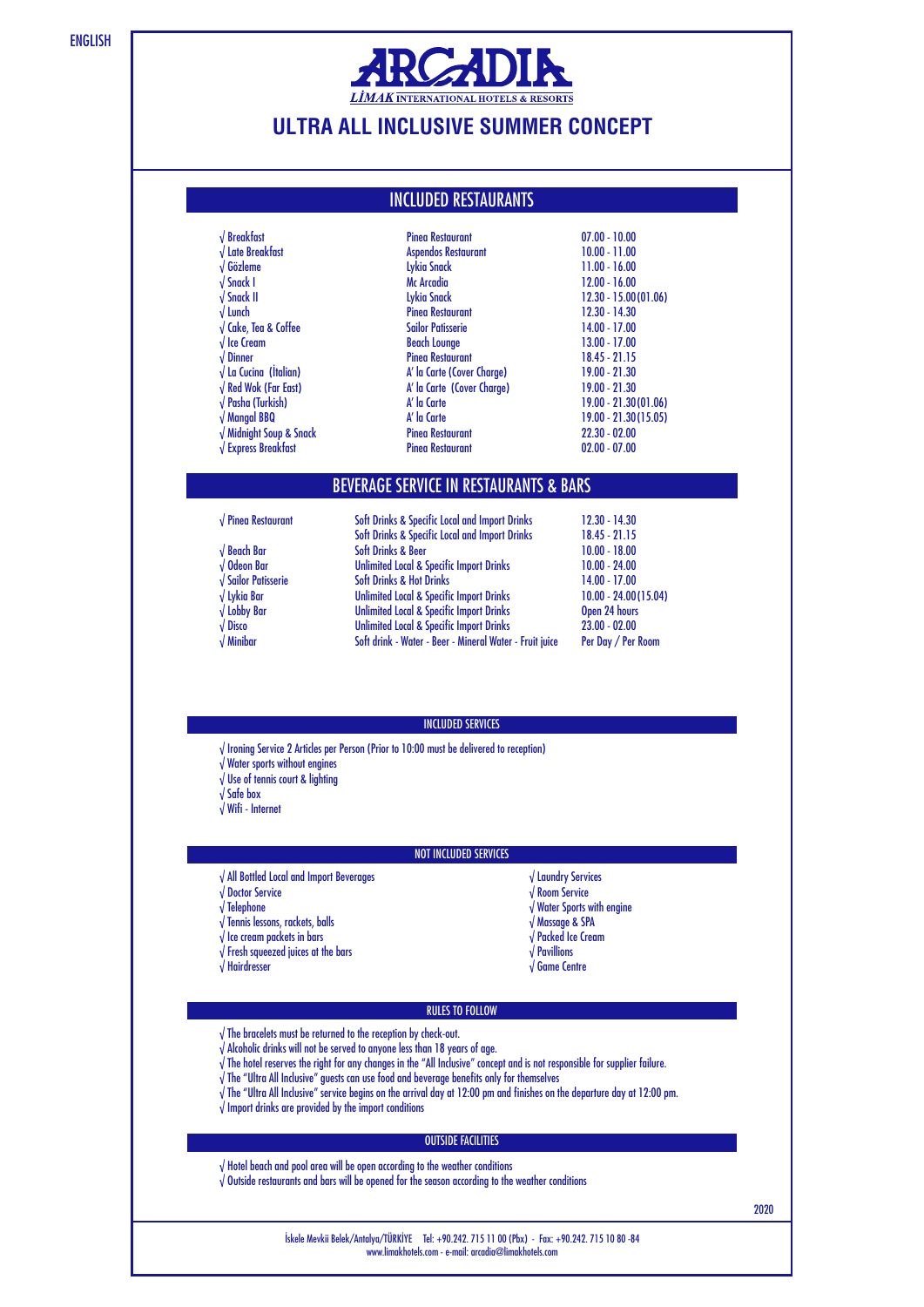**DEUTSCH** 



# **ULTRA ALL INKLUSIVE SOMMER KONZEPT**

## INKLUSIVE RESTAURANTS

| $\sqrt{}$ Frühstück         |                              | <b>Pinea Restaurant</b>    | $07.00 - 10.00$        |
|-----------------------------|------------------------------|----------------------------|------------------------|
|                             | √ Spätaufsteher Frühstück    | Aspendos Restaurant        | $10.00 - 11.00$        |
| $\sqrt{6}$ özleme           |                              | Lykia Snack                | $11.00 - 16.00$        |
| √ Snack I                   |                              | <b>Mc Arcadia</b>          | $12.00 - 16.00$        |
| $\sqrt{\ }$ Snack II        |                              | Lykia Snack                | $12.30 - 15.00(01.06)$ |
| $\sqrt{M}$ ittagessen       |                              | <b>Pinea Restaurant</b>    | $12.30 - 14.30$        |
|                             | √ Kaffee und Kuchen Service  | <b>Sailor Patisserie</b>   | $14.00 - 17.00$        |
|                             | $\sqrt{ }$ Eis Creme Service | <b>Beach Lounge</b>        | $13.00 - 17.00$        |
| $\sqrt{\lambda}$ Abendessen |                              | <b>Pinea Restaurant</b>    | $18.45 - 21.15$        |
|                             | √ La Cucina (Italienisch)    | A' la Carte (Gegen Gebühr) | $19.00 - 21.30$        |
|                             | √ Red Wok (Fernost)          | A' la Carte (Gegen Gebühr) | $19.00 - 21.30$        |
|                             | √ Pasha (Türkisch)           | A' la Carte                | $19.00 - 21.30(01.06)$ |
|                             | $\sqrt{$ Barbeque (BBQ)      | A' la Carte                | $19.00 - 21.30(15.05)$ |
|                             | √ Mitternachts Suppe & Snack | <b>Pinea Restaurant</b>    | $22.30 - 02.00$        |
|                             | √ Express-Frühstück          | <b>Pinea Restaurant</b>    | $02.00 - 07.00$        |

# GETRÄENKE INKLUSIVE IN DEN BARS & RESTAURANTS

| $\sqrt{\frac{1}{2}}$ Pinea Restaurant | Uneingeschraenkt Soft und einige Lokal und Import alkoholische Getränke | $12.30 - 14.30$       |
|---------------------------------------|-------------------------------------------------------------------------|-----------------------|
|                                       | Uneingeschraenkt Soft und einige Lokal und Import alkoholische Getränke | $18.45 - 21.15$       |
| $\sqrt{}$ Beach Bar                   | Softgetränke und Bier                                                   | $10.00 - 18.00$       |
| $\sqrt{0}$ deon Bar                   | Unbegrenzte Lokalgetränke und bestimmte Importgetränke                  | $10.00 - 24.00$       |
| √ Sailor Patisseria                   | Softgetränke & Heiße Getränke                                           | $14.00 - 17.00$       |
| $\sqrt{$ Lykia Bar                    | Unbegrenzte Lokalgetränke und bestimmte Importgetränke                  | 10.00 - 24.00 (15.04) |
| $\sqrt{\frac{2}{1}}$ Lobby Bar        | Unbegrenzte Lokalgetränke und bestimmte Importgetränke                  | 24 Stunden geöffnet   |
| √ Disco                               | Unbegrenzte Lokalgetränke und bestimmte Importgetränke                  | $23.00 - 02.00$       |
| $\sqrt{}$ Minibar                     | Soft - Wasser - Bier - Mineralwasser - Fruchtsaft                       | Pro Tag / Pro Zimmer  |
|                                       |                                                                         |                       |

#### INKLUSIVE SERVICE

√ Bügelservice 2 Stück pro Person (bei Abgabe bis spätestens 10.00 Uhr an der Rezeption)

√ Wassersport (nicht motorisiert)

- √ Tennis Plätze & Flutlicht
- √ Safe Tresor
- √ Wifi Internet

#### IM ANGEBOT NICHT INBEGRIFFEN

√ Alle lokalen und importierten Getränke

 in verschlossenen Flaschen √ Arztdienstleistungen

- √ Telefon
- √ Tennisunterricht, Schläger & Bälle
- √ Frisch gepresste Säfte an den Bars

√ Friseursalon

- √ Zimmer Service √ Wäscheservice
- √ Wassersport mit Motor
- √ Massage & SPA
- √ Abgepacktes Eis
- √ Pavillion Service
- √ Game Center Spielezentrum

#### REGELN ZU BEACHTEN

- √ Am Abreise Tag werden die Armbänder an der Rezeption entfernt.
- √ Alkoholische Getränke werden nicht an Personen unter 18 Jahren serviert.
- √ Das Hotel behält sich das Recht für jegliche Änderungen im "Ultra All Inklusive" Konzept vor.
- √ Das "Ultra All Inklusive" Konzept ist nur für den eigenen Verbrauch.
- √ Das "Ultra All Inklusive" beginnt am Anreise Tag um 12:00 Uhr und endet am Abreise Tag um 12:00 Uhr.
- √ Importgetränke sind durch die Einfuhrbedingungen zur Verfügung gestellt.

### AUSSENANLAGEN & STRAND

- √ Der Hotel Strand und die Pool Anlage Sind Wetterbedingt nutzbar.
- √ Außen Restaurant & Bars werden in der Saison je nach Wetterverhältnissen geöffnet.

2020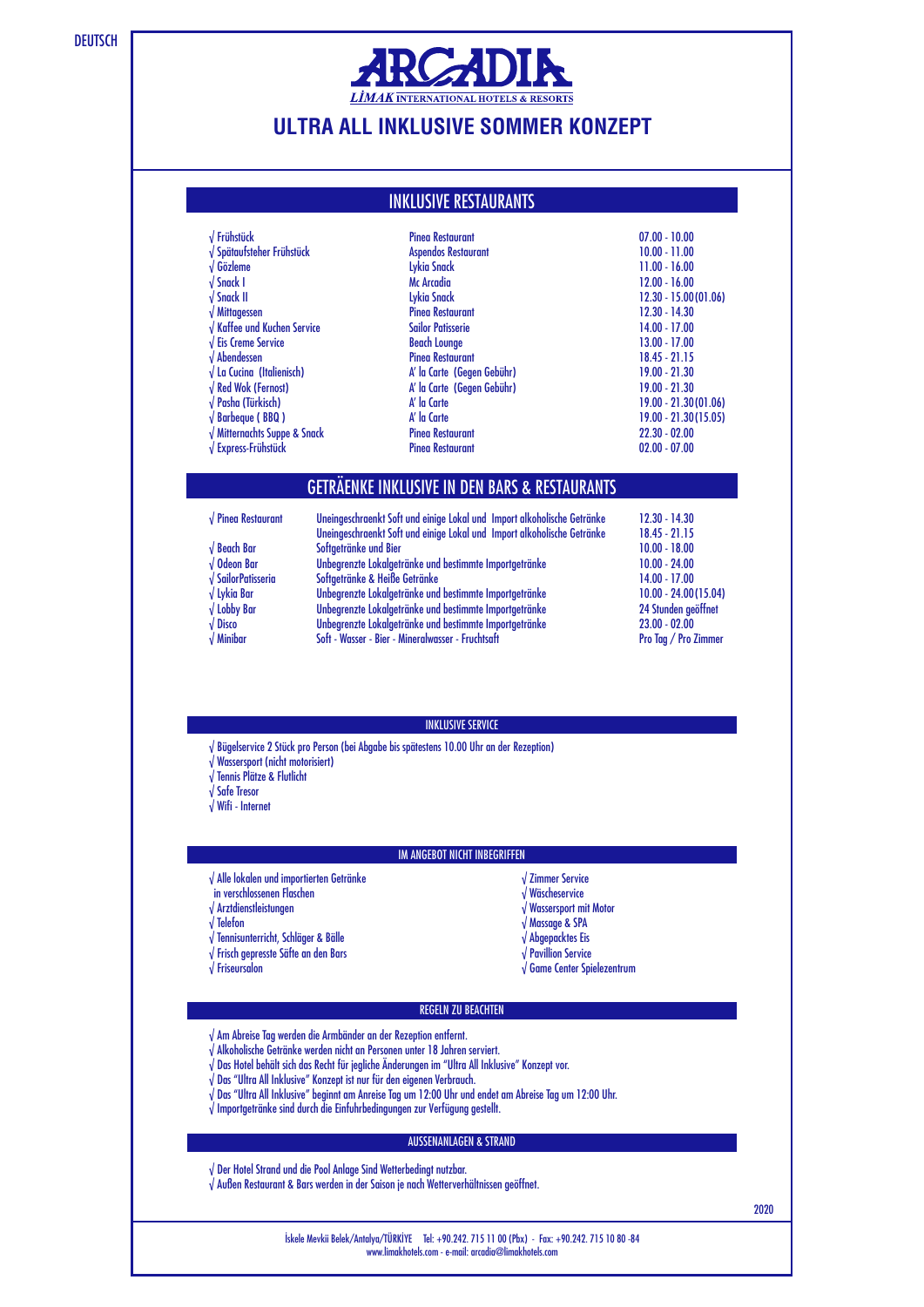RUSSIAN



# **Концепция «УЛЬТРА ВСЕ ВКЛЮЧЕНО» ЛЕТНЯЯ ПРОГРАММА**

| <b>PECTOPAH</b>                   |                             |                        |
|-----------------------------------|-----------------------------|------------------------|
| $\sqrt{3a}$ втрак                 | Pinea Restaurant            | $07.00 - 10.00$        |
| $\sqrt{\sqrt{2}}$ Поздний завтрак | <b>Aspendos Restaurant</b>  | $10.00 - 11.00$        |
| √Гёзлеме                          | Lykia Snack                 | $11.00 - 16.00$        |
| $\sqrt{C}$ нэк I                  | Mc Arcadia                  | $12.00 - 16.00$        |
| $\sqrt{C}$ нэк II                 | Lykia Snack                 | 12.30 - 15.00 (01.06)  |
| $\sqrt{06e}$ д                    | Pinea Restaurant            | $12.30 - 14.30$        |
| √ Полдник                         | <b>Sailor Patisseria</b>    | $14.00 - 17.00$        |
| √ Мороженое                       | <b>Beach Lounge</b>         | $13.00 - 17.00$        |
| √Ужин                             | Pinea Restaurant            | $18.45 - 21.15$        |
| √La Cucina (Итал янский)          | A'la Carte (Сервисный сбор) | $19.00 - 21.30$        |
| $\sqrt{Red}$ Wok (Дальний Восток) | A'la Carte (Сервисный сбор) | $19.00 - 21.30$        |
| $\sqrt{P}$ asha (Турецкий)        | A'la Carte                  | 19.00 - 21.30 (01.06)  |
| $\sqrt{M}$ Mangal BBQ (Барбек ю)  | A'la Carte                  | $19.00 - 21.30(01.06)$ |
| √ Ночной суп                      | Pinea Restaurant            | $22.30 - 02.00$        |
| $\sqrt{3}$ кспресс - завтрак      | Pinea Restaurant            | $02.00 - 07.00$        |

## НАПИТКИ В БАРАХ И РЕСТОРАНАХ

| $\sqrt{\text{Pine}$ Restaurant | Безалкогольные напитки, напитки местного и некоторые импортного производства | $12.30 - 14.30$       |
|--------------------------------|------------------------------------------------------------------------------|-----------------------|
|                                | Безалкогольные напитки, напитки местного и некоторые импортного производства | $18.45 - 21.15$       |
| $\sqrt{$ Beach Bar             | Безалкогол ные напитки и пиво                                                | $10.00 - 18.00$       |
| $\sqrt{0}$ deon Bar            | Напитки местного и некоторые импортного пр-ва ки                             | $10.00 - 24.00$       |
| √ Sailor Patisseria            | Безалкогол ные напитки и пиво и горячие напитки                              | $14.00 - 17.00$       |
| √ Lykia Bar                    | Напитки местного и некоторые импортного пр-ва ки                             | 10.00 - 24.00 (15.04) |
| $\sqrt{\text{Lobby Bar}}$      | Напитки местного и некоторые импортного пр-ва ки                             | 24 часа               |
| $\sqrt{$ Disco                 | Напитки местного и некоторые импортного пр-ва ки                             | $23.00 - 02.00$       |
| $\sqrt{}$ Minibar              | Газированных напитка - Воды - Пива - Минеральных воды - Сока                 | В день / На комнату   |
|                                |                                                                              |                       |

#### БЕСПЛАТНЫЕ УСЛУГИ

√ Г ладильный сервис / 2 вещи на человека в день (До 10.00 вещи должны быть сданы на ресепшн)

√ Водный спорт (безмоторный)

- √ Теннисные корты и освещение
- √ Сейф

#### √ Wifi - Интернет

#### УСЛУГИ ЗА ДОПОЛНИТЕЛЬНУЮ ПЛАТУ

√ Все напитки в закупоренных бутылкая / банках

√ Медицинская помощь

- √ Телефон
- √ Уроки тенниса, аренда снаряжения (ракетки / мячи)
- √ Свежевыжатый соки в баре
- √ Сервис в номера
- √ Услуги парикмахера
- √ Услуги прачечной
	- √ Моторизированный водный спорт
	- √ Массаж, услуги СПА центра
	- √ Мороженое в упаковках
	- √ Павильоны
	- √ Игровой салон

#### ПРАВИЛА СИСТЕМЫ "УЛЬТРА ВСЕ ВКЛЮИЕНО"

- √ A/I браслет должен быть отдан на ресепшен во время
- √ Детям до 18 лет алкогольные напитки не предлагаются
- √ Администрация отеля не несет ответственности за срыв поставок дистрибьютером
- √ Ultra All Inclusive гость может пользоваться преимуществами этой системы только самостоятельно
- √ Система Ultra All Inclusive начинается в 12:00 в день приезда и заканчивается в 12:00 в день отъезда
- √ Напитки иностранного производства поставляются в соответствии с условиями импорта товаров.

#### УСЛУГИ НА ТЕРРИТОРИИ ГОСТИНИЦЫ

- √ Пляж отеля и зона бассейнов открыты только в соответствии с погодными условиями.
- √ Рестораны и бары, расположенные на открытой территории отеля, работают только в соответствии с погодными условиями.